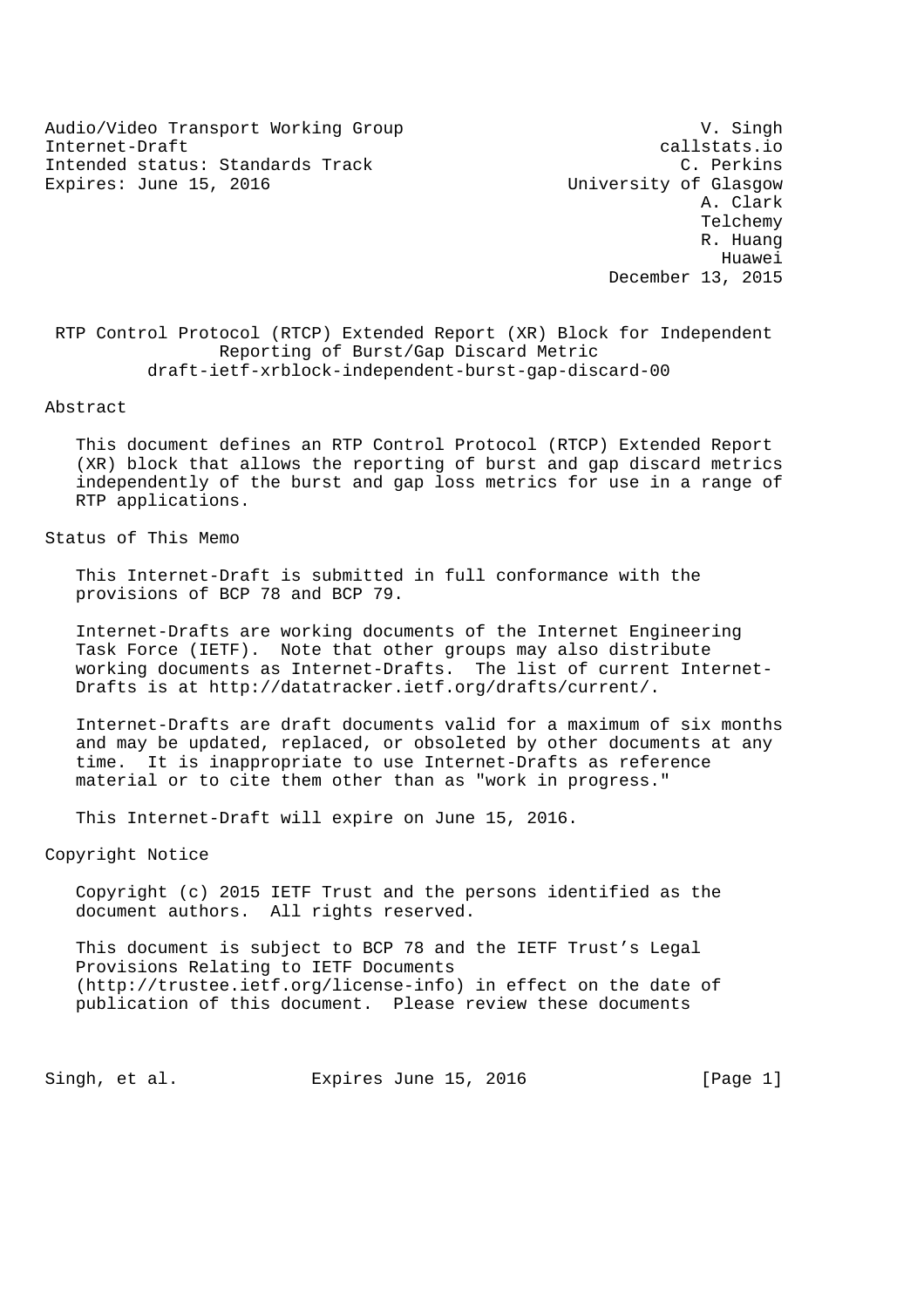carefully, as they describe your rights and restrictions with respect to this document. Code Components extracted from this document must include Simplified BSD License text as described in Section 4.e of the Trust Legal Provisions and are provided without warranty as described in the Simplified BSD License.

Table of Contents

| 1 <sup>1</sup> | Introduction                                                     |  | 2              |
|----------------|------------------------------------------------------------------|--|----------------|
| 1.1.           | Burst-Gap Discard Metrics Block                                  |  | 2              |
|                | 1.2. RTCP and RTCP Extended Reports                              |  | 3              |
|                | 1.3. Performance Metrics Framework                               |  | 3              |
|                |                                                                  |  | $\overline{4}$ |
|                |                                                                  |  | 4              |
|                | 3. Burst/Gap Discard Metrics Block                               |  | 5              |
| 3.1.           | Report Block Structure                                           |  | 5              |
|                | 3.2. Definition of Fields in Burst/Gap Discard Metrics Block.    |  | 5              |
|                | 3.3. Derived Metrics Based on the Reported Metrics               |  | 7              |
|                | 4. Considerations for Voice-over-IP Applications                 |  | 8              |
|                |                                                                  |  | 8              |
|                | 5.1. SDP rtcp-xr Attribute Extension                             |  | 8              |
| 5.2.           |                                                                  |  | 9              |
|                |                                                                  |  | 9              |
|                | 6.1. New RTCP XR Block Type Value                                |  | 9              |
|                | 6.2. New RTCP XR SDP Parameter                                   |  | 9              |
|                | 6.3. Contact Information for Registrations                       |  | 9              |
|                |                                                                  |  | 9              |
| 8.             |                                                                  |  | 9              |
| 9.             |                                                                  |  | 10             |
| 10. References |                                                                  |  | 10             |
| 10.1           | Normative References                                             |  | 10             |
| 10.2.          | Informative References                                           |  | 10             |
|                | Appendix A. Metrics Represented Using the Template from RFC 6390 |  | 12             |

#### 1. Introduction

1.1. Burst-Gap Discard Metrics Block

 This document defines a new block type that extends the metrics defined in [RFC7003], the metrics in this report block can be used in a range of RTP applications. The new block type reports the proportion of packets discarded by the jitter buffer at the receiver in a burst and number of packets discarded depends on the de-jitter buffer algorithm implemented by the endpoint.

 The new report block defined in this document is different from the one defined in [RFC7003]. The metrics in [RFC7003] depends on the metrics in the burst-gap loss metric defined in [RFC6958].

Singh, et al. Expires June 15, 2016 [Page 2]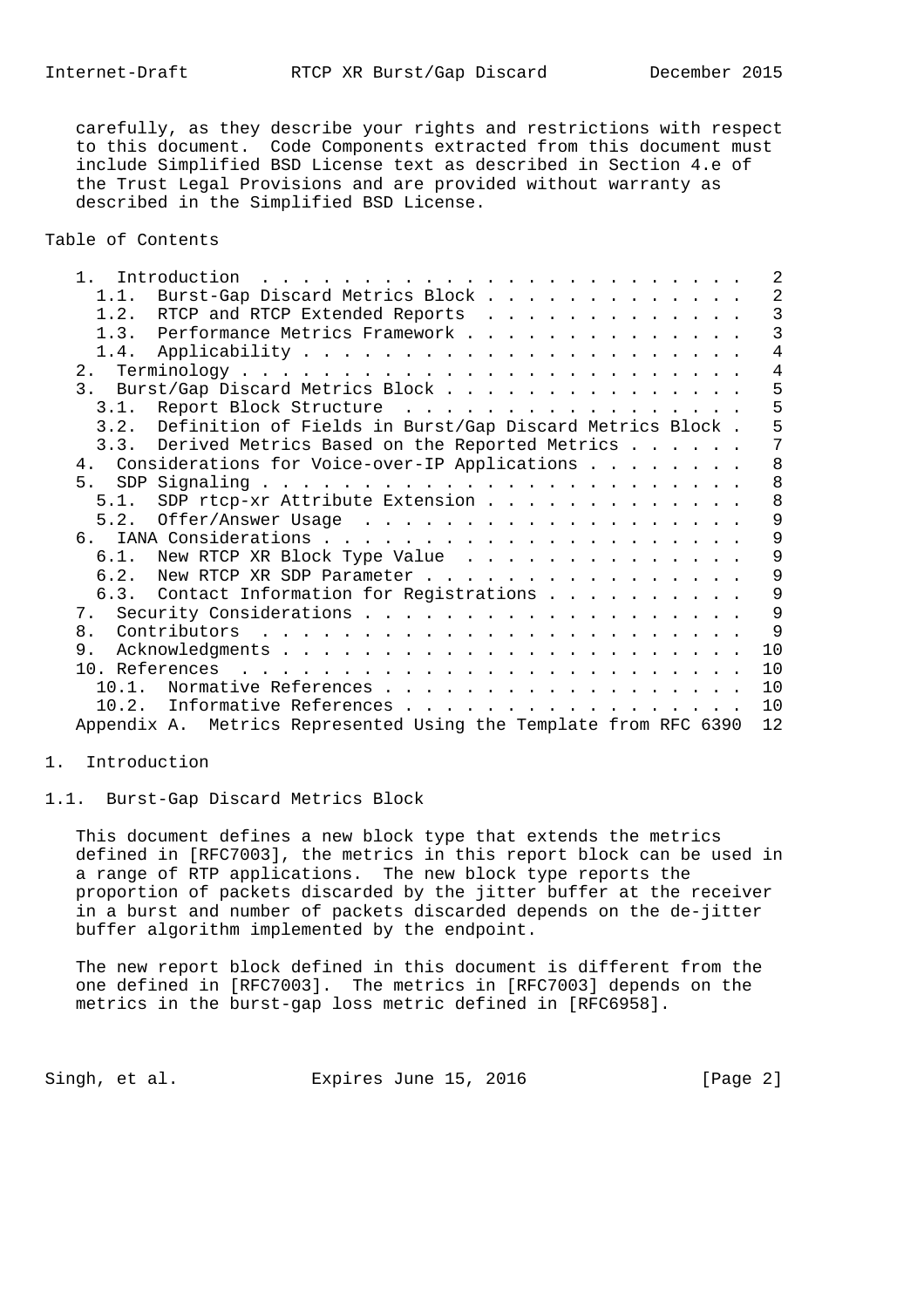Consequently, an endpoint using [RFC7003] MUST report it along with [RFC6958] for it to be useful. The combined usage is useful when an endpoint observes correlated packet losses and discard. However, when the burst of packet losses and discards do not occur simultaneously, the application may prefer a concise report block that just reports the burst-gap of discarded packets. The report block in this document provides the complete information and does not require additional report blocks. That is, this block reports: the total number of packets discarded, the total burst duration, and the total number of bursts, all of these metrics are missing in [RFC7003].

 This block provides information on transient network issues. Burst/ gap metrics are typically used in cumulative reports; however, they may also be used in interval reports (see the Interval Metric flag in Section 3.2). The variation in the number of packet discard in a burst affects the user experience. Based on the metrics reported in the block, the sending endpoint may change the packetisation interval, vary the bitrate, etc. The report may additionally be used for diagnostics [RFC6792]. The metric belongs to the class of transport-related end-system metrics defined in [RFC6792].

 The definitions of "burst", "gap", "loss", and "discard" are consistent with the definitions in [RFC3611]. To accommodate the range of jitter buffer algorithms and packet discard logic that may be used by implementors, the method used to distinguish between bursts and gaps shall use an equivalent method to that defined in Section 4.7.2 of [RFC3611]. Note that reporting the specific jitter buffer algorithms and/or packet discard logic is out of the scope of this document.

1.2. RTCP and RTCP Extended Reports

 The use of RTCP for reporting is defined in [RFC3550]. [RFC3611] defined an extensible structure for reporting using an RTCP Extended Report (XR). This document defines a new Extended Report block for use with [RFC3550] and [RFC3611].

1.3. Performance Metrics Framework

 The Performance Metrics Framework [RFC6390] provides guidance on the definition and specification of performance metrics. The RTP Monitoring Framework [RFC6792] provides guidelines for reporting block format using RTCP XR. The metrics block described in this document is in accordance with the guidelines in [RFC6390] and [RFC6792].

Singh, et al. Expires June 15, 2016 [Page 3]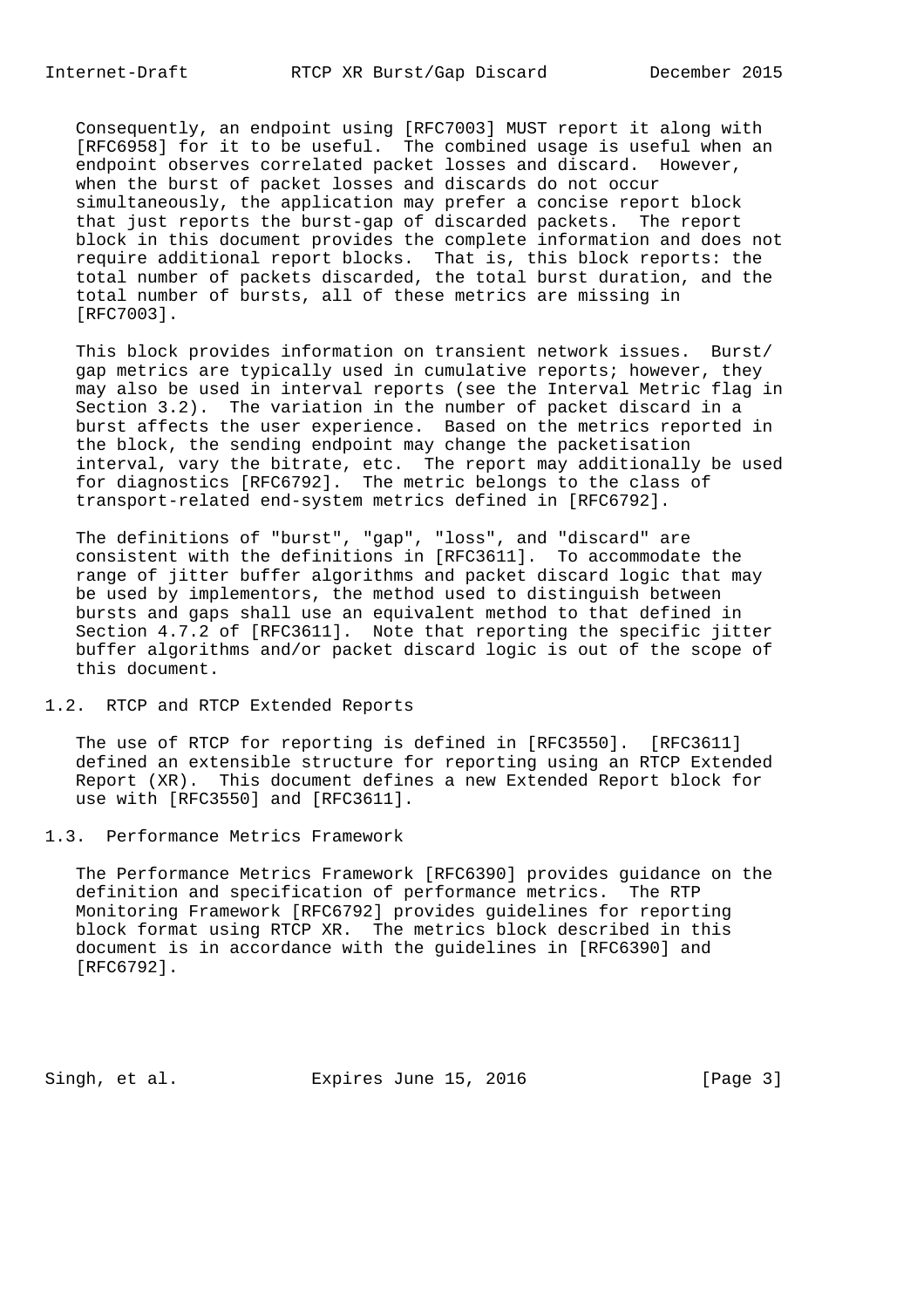# 1.4. Applicability

 These metrics are applicable to a range of RTP applications that contain de-jitter buffers [RFC5481] at the receiving end to smooth variation in packet-arrival time and don't use stream repair means, e.g., Forward Error Correction (FEC) [I-D.ietf-payload-flexible-fec-scheme] and/or retransmission [RFC4588].

2. Terminology

 The key words "MUST", "MUST NOT", "REQUIRED", "SHALL", "SHALL NOT", "SHOULD", "SHOULD NOT", "RECOMMENDED", "MAY", and "OPTIONAL" in this document are to be interpreted as described in RFC 2119 [RFC2119].

In addition, the following terms are defined:

Received, Lost, and Discarded

 A packet shall be regarded as "lost" if it fails to arrive within an implementation-specific time window. A packet that arrives within this time window but is too early to be played out, too late to be played out, or thrown away before playout due to packet duplication or redundancy shall be regarded as discarded. A packet shall not be regarded as discarded if it arrives within this time window but is dropped during decoding by some higher layer decoder, e.g., due to a decoding error. A packet shall be classified as one of received (or OK), discarded, or lost. The metric "cumulative number of packets lost" defined in [RFC3550] reports a count of packets lost from the media stream (single synchronization source (SSRC) within a single RTP session). Similarly, the metric "number of packets discarded" defined in [RFC7002] reports a count of packets discarded from the media stream (single SSRC within a single RTP session) arriving at the receiver. Another metric, defined in [RFC5725], is available to report on packets that are not recovered by any repair techniques that may be in use. Note that the term "discard" defined here builds on the "discard" definition in [RFC3611] but extends the concept to take into account packet duplication and reports different types of discard counts [RFC7002].

#### Bursts and Gaps

 The terms "burst" and "gap" are used in a manner consistent with that of RTCP XR [RFC3611]. RTCP XR views an RTP stream as being divided into bursts, which are periods during which the discard rate is high enough to cause noticeable quality degradation (generally over 5 percent discard rate), and gaps, which are

Singh, et al. Expires June 15, 2016 [Page 4]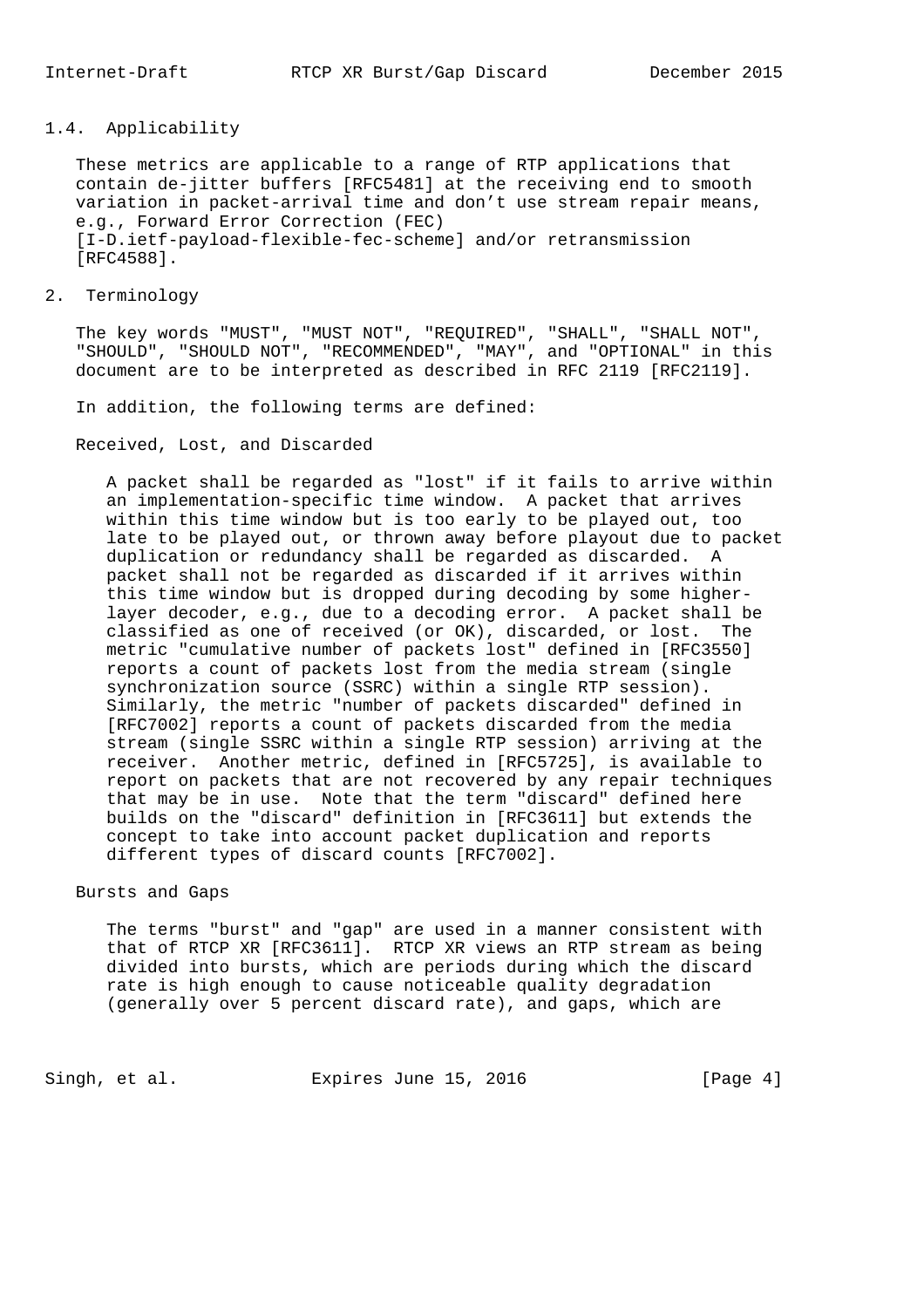periods during which discarded packets are infrequent and hence quality is generally acceptable.

3. Burst/Gap Discard Metrics Block

 Metrics in this block report on burst/gap discard in the stream arriving at the RTP system. Measurements of these metrics are made at the receiving end of the RTP stream. Instances of this metrics block use the synchronization source (SSRC) to refer to the separate auxiliary Measurement Information Block [RFC6776], which describes measurement periods in use (see [RFC6776], Section 4.2).

 This metrics block relies on the measurement period in the Measurement Information Block indicating the span of the report. Senders MUST send this block in the same compound RTCP packet as the Measurement Information Block. Receivers MUST verify that the measurement period is received in the same compound RTCP packet as this metrics block. If not, this metrics block MUST be discarded.

## 3.1. Report Block Structure

The structure of the Burst/Gap Discard Metrics Block is as follows.

 $0$  1 2 3 0 1 2 3 4 5 6 7 8 9 0 1 2 3 4 5 6 7 8 9 0 1 2 3 4 5 6 7 8 9 0 1 +-+-+-+-+-+-+-+-+-+-+-+-+-+-+-+-+-+-+-+-+-+-+-+-+-+-+-+-+-+-+-+-+ | BT=IBGD | I | resv | block length | +-+-+-+-+-+-+-+-+-+-+-+-+-+-+-+-+-+-+-+-+-+-+-+-+-+-+-+-+-+-+-+-+ SSRC of Source +-+-+-+-+-+-+-+-+-+-+-+-+-+-+-+-+-+-+-+-+-+-+-+-+-+-+-+-+-+-+-+-+ | Threshold | Sum of Burst Durations (ms) +-+-+-+-+-+-+-+-+-+-+-+-+-+-+-+-+-+-+-+-+-+-+-+-+-+-+-+-+-+-+-+-+ Packets Discarded in Bursts | Number of | +-+-+-+-+-+-+-+-+-+-+-+-+-+-+-+-+-+-+-+-+-+-+-+-+-+-+-+-+-+-+-+-+ | Bursts | Total Packets Expected in Bursts | +-+-+-+-+-+-+-+-+-+-+-+-+-+-+-+-+-+-+-+-+-+-+-+-+-+-+-+-+-+-+-+-+ Discard Count +-+-+-+-+-+-+-+-+-+-+-+-+-+-+-+-+-+-+-+-+-+-+-+-+-+-+-+-+-+-+-+-+

Figure 1: Report Block Structure

3.2. Definition of Fields in Burst/Gap Discard Metrics Block

Block Type (BT): 8 bits

 A Burst/Gap Discard Metrics Block is identified by the constant IBGD.

Singh, et al. Expires June 15, 2016 [Page 5]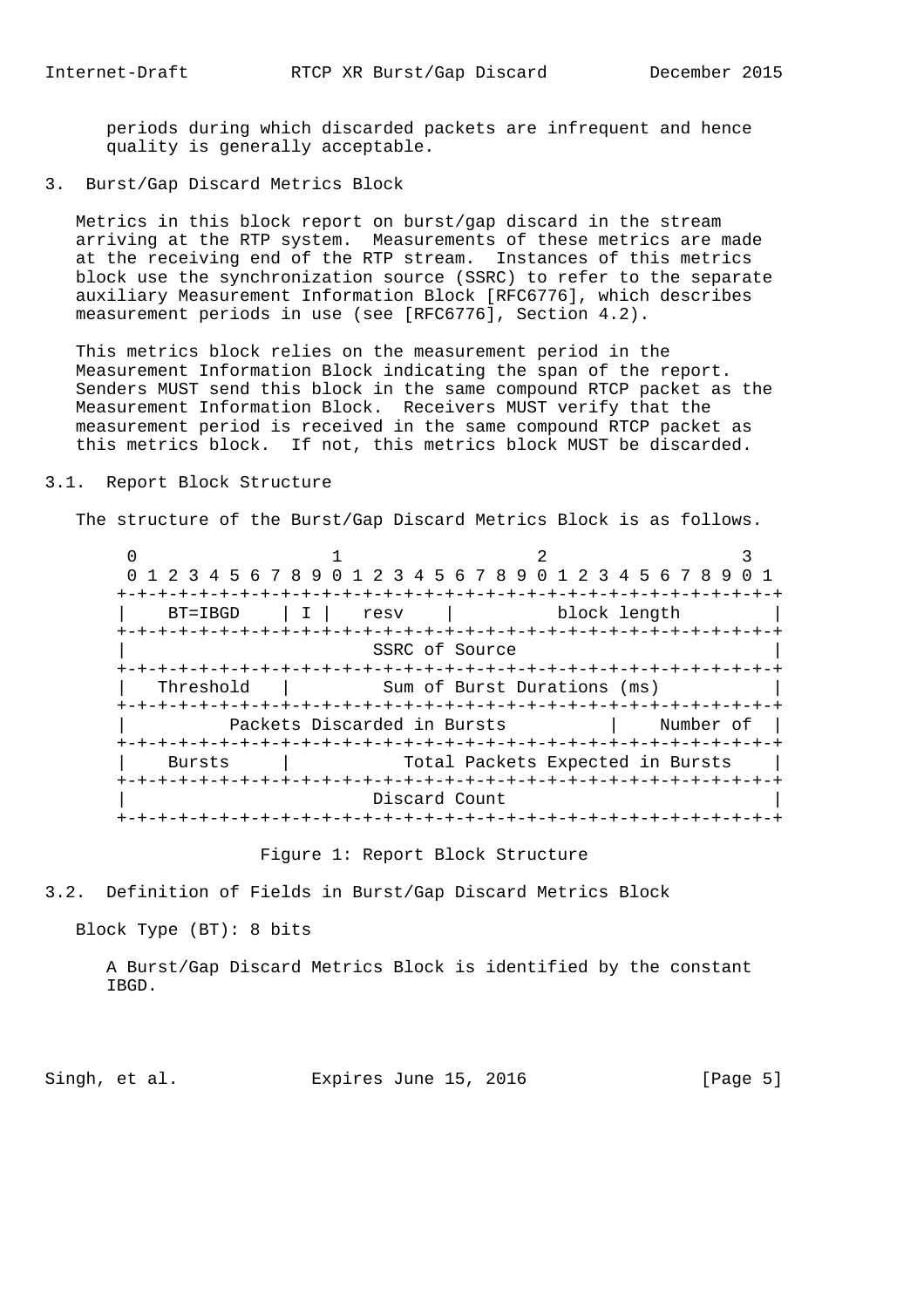[Note to RFC Editor: Please replace IBGD with the IANA provided RTCP XR block type for this block.]

Interval Metric flag (I): 2 bits

 This field is used to indicate whether the burst/gap discard metrics are Sampled, Interval, or Cumulative metrics [RFC6792]:

 I=10: Interval Duration - the reported value applies to the most recent measurement interval duration between successive metrics reports.

 I=11: Cumulative Duration - the reported value applies to the accumulation period characteristic of cumulative measurements.

 I=01: Sampled Value - the reported value is a sampled instantaneous value.

 In this document, burst/gap discard metrics can only be measured over definite intervals and cannot be sampled. Also, the value I=00 is reserved for future use. Senders MUST NOT use the values I=00 or I=01. If a block is received with I=00 or I=01, the receiver MUST discard the block.

Reserved (resv): 6 bits

 These bits are reserved. They MUST be set to zero by senders and ignored by receivers (see [RFC6709], Section 4.2).

block length: 16 bits

 The length of this report block in 32-bit words, minus one. For the Burst/Gap Discard Metrics Block, the block length is equal to 5. The block MUST be discarded if the block length is set to a different value.

SSRC of Source: 32 bits

As defined in Section 4.1 of [RFC3611].

Threshold: 8 bits

 The Threshold is equivalent to Gmin in [RFC3611], i.e., the number of successive packets that must not be discarded prior to and following a discard packet in order for this discarded packet to be regarded as part of a gap. Note that the Threshold is set in accordance with the Gmin calculation defined in Section 4.7.2 of [RFC3611].

Singh, et al. Expires June 15, 2016 [Page 6]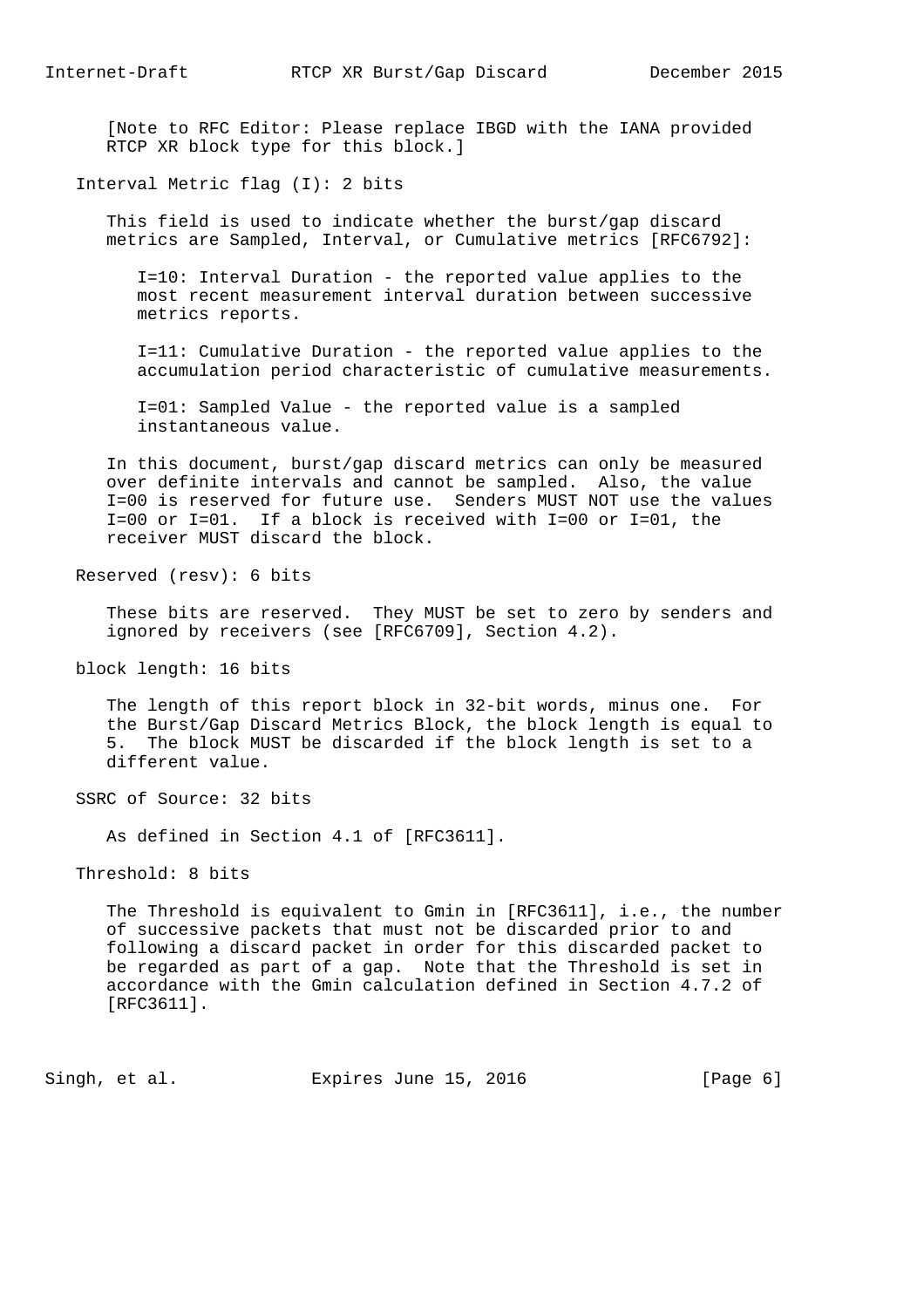Sum of Burst Durations (ms): 24 bits

 The total duration of bursts of discarded packets in the period of the report (Interval or Cumulative).

 The measured value is an unsigned value. If the measured value exceeds 0xFFFFFD, the value 0xFFFFFE MUST be reported to indicate an over-range measurement. If the measurement is unavailable, the value 0xFFFFFF MUST be reported.

Packets Discarded in Bursts: 24 bits

 The total number of packets discarded during discard bursts, as defined in Section 3.2 of [RFC7002].

Number of Bursts: 16 bits

 The number of discard bursts in the period of the report (Interval or Cumulative).

 The measured value is an unsigned value. If the measured value exceeds 0xFFFD, the value 0xFFFE MUST be reported to indicate an over-range measurement. If the measurement is unavailable, the value 0xFFFF MUST be reported.

Total Packets Expected in Bursts: 24 bits

 The total number of packets expected during discarded bursts (that is, the sum of received packets and lost packets). The metric is defined in [RFC7003].

Discard Count: 32 bits

 Number of packets discarded over the period (Interval or Cumulative) covered by this report, as defined in Section 3.2 of [RFC7002].

3.3. Derived Metrics Based on the Reported Metrics

 The metrics described here are intended to be used in conjunction with information from the Measurement Information Block [RFC6776].

 These metrics provide the following information relevant to statistical parameters (depending on cumulative of interval measures), for example:

Singh, et al. **Expires June 15, 2016** [Page 7]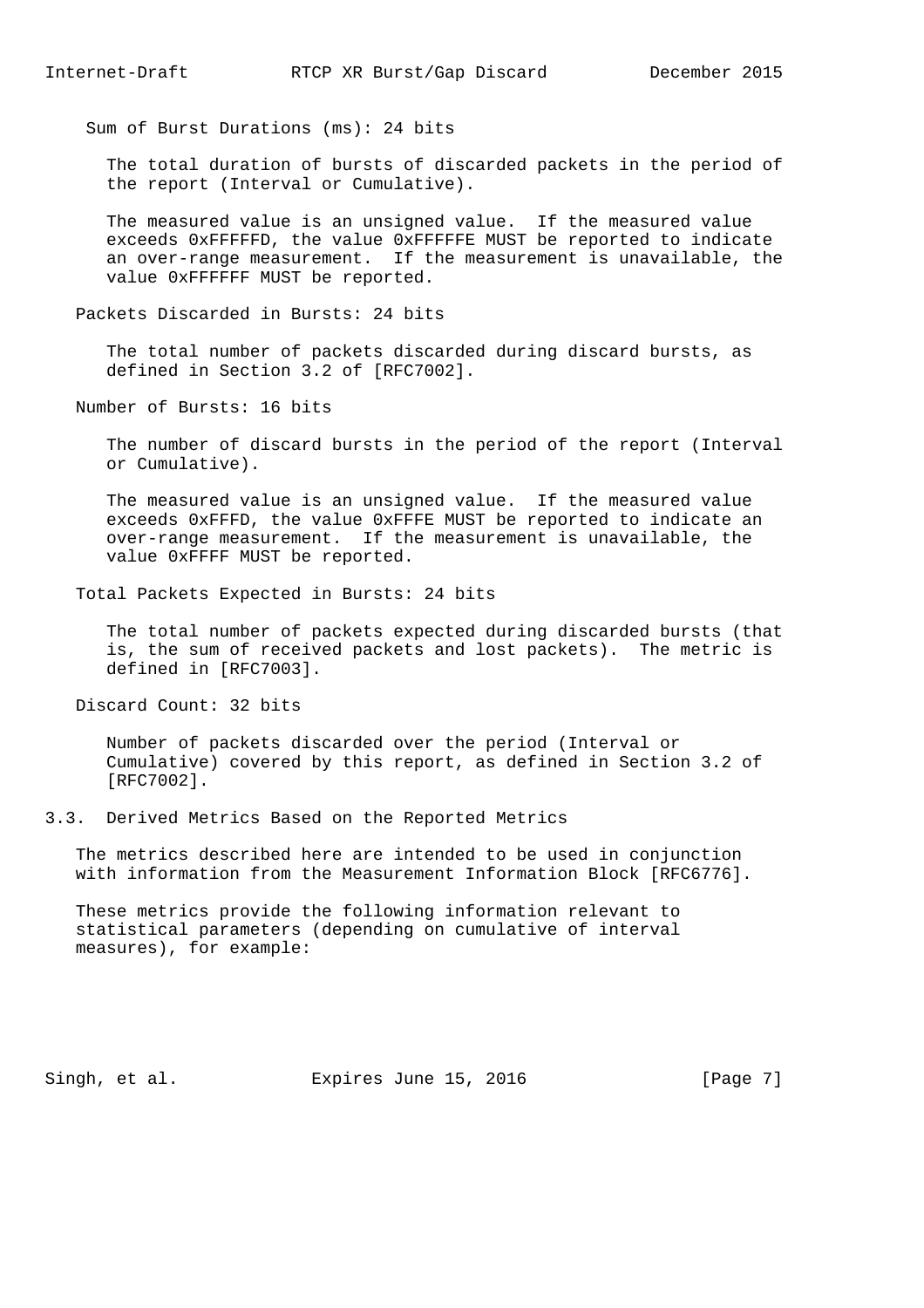- o The average discarded burst size, which can be calculated by dividing the metric "Packets Discarded in Bursts" with the "Number of Bursts".
- o The average burst duration, which can be calculated by dividing the metric "Sum of Burst Durations (ms)" with the "Number of bursts".
- 4. Considerations for Voice-over-IP Applications

 This metrics block is applicable to a broad range of RTP applications. Where the metric is used with a Voice-over-IP (VoIP) application and the stream repair means is not available, the following considerations apply.

 RTCP XR views a call as being divided into bursts, which are periods during which the discard rate is high enough to cause noticeable call quality degradation (generally over 5 percent discard rate) and gaps, which are periods during which discarded packets are infrequent and hence call quality is generally acceptable.

 If voice activity detection is used, the burst and gap duration shall be determined as if silence packets had been sent, i.e., a period of silence in excess of Gmin packets will terminate a burst condition.

 The recommended value for the threshold Gmin in [RFC3611] results in a burst being a period of time during which the call quality is degraded to a similar extent to a typical pulse code modulation (PCM) severely errored second.

5. SDP Signaling

 [RFC3611] defines the use of SDP (Session Description Protocol) [RFC4566] for signaling the use of XR blocks. XR blocks MAY be used without prior signaling.

5.1. SDP rtcp-xr Attribute Extension

 This section augments the SDP [RFC4566] attribute "rtcp-xr" defined in [RFC3611] by providing an additional value of "xr-format" to signal the use of the report block defined in this document. The ABNF [RFC5234] syntax is as follows.

xr-format =/ xr-ind-bgd-block

xr-ind-bgd-block = "ind-burst-gap-discard"

Singh, et al. Expires June 15, 2016 [Page 8]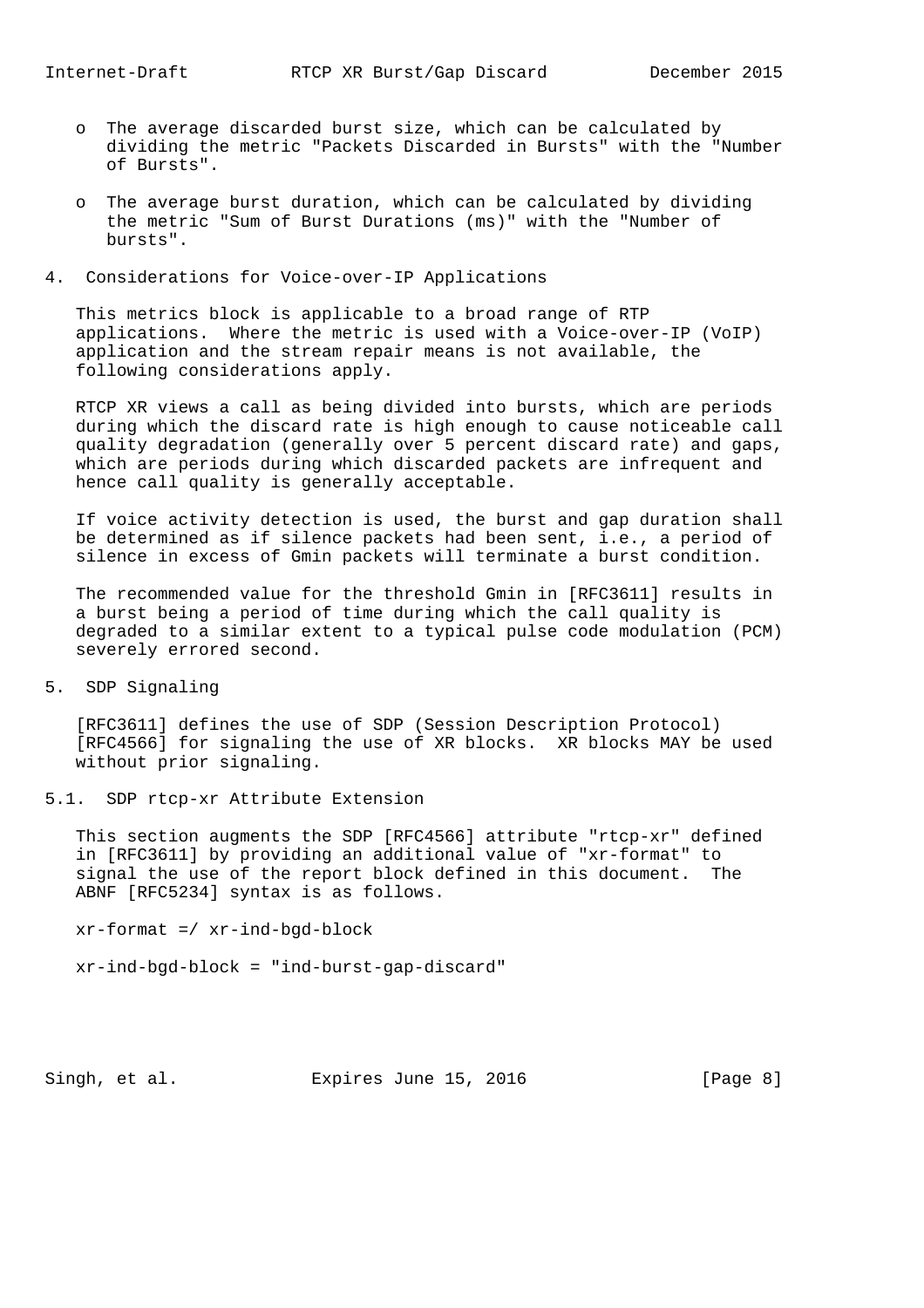## 5.2. Offer/Answer Usage

 When SDP is used in Offer/Answer context, the SDP Offer/Answer usage defined in [RFC3611] for unilateral "rtcp-xr" attribute parameters applies. For detailed usage in Offer/Answer for unilateral parameters, refer to Section 5.2 of [RFC3611].

#### 6. IANA Considerations

 New block types for RTCP XR are subject to IANA registration. For general guidelines on IANA considerations for RTCP XR, refer to [RFC3611].

## 6.1. New RTCP XR Block Type Value

 This document assigns the block type value IBGD in the IANA "RTP Control Protocol Extended Reports (RTCP XR) Block Type Registry" to the "Burst/Gap Discard Metrics Block".

 [Note to RFC Editor: Please replace IBGD with the IANA provided RTCP XR block type for this block.]

## 6.2. New RTCP XR SDP Parameter

 This document also registers a new parameter "ind-burst-gap-discard" in the "RTP Control Protocol Extended Reports (RTCP XR) Session Description Protocol (SDP) Parameters Registry".

6.3. Contact Information for Registrations

The contact information for the registrations is:

RAI Area Directors <rai-ads@tools.ietf.org>

7. Security Considerations

 It is believed that this RTCP XR block introduces no new security considerations beyond those described in [RFC3611]. This block does not provide per-packet statistics, so the risk to confidentiality documented in Section 7, paragraph 3 of [RFC3611] does not apply.

8. Contributors

 Qin Wu, Rachel Huang, and Alan Clark wrote RFC7003, which this document extends.

Singh, et al. Expires June 15, 2016 [Page 9]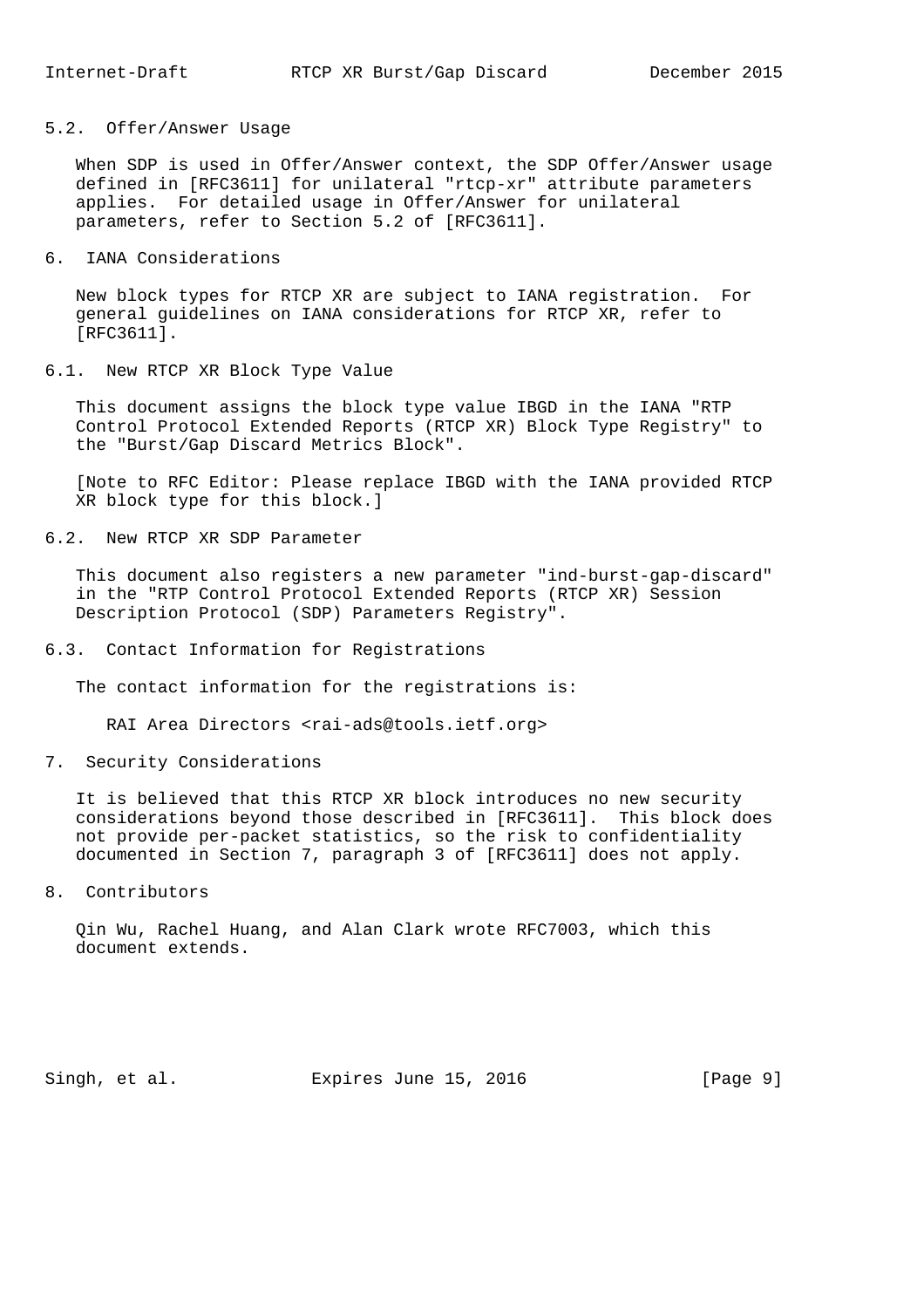9. Acknowledgments

 The authors acknowledge the reviews and feedback provided by various people.

- 10. References
- 10.1. Normative References
	- [RFC2119] Bradner, S., "Key words for use in RFCs to Indicate Requirement Levels", BCP 14, RFC 2119, March 1997.
	- [RFC3550] Schulzrinne, H., Casner, S., Frederick, R., and V. Jacobson, "RTP: A Transport Protocol for Real-Time Applications", STD 64, RFC 3550, July 2003.
	- [RFC3611] Friedman, T., Caceres, R., and A. Clark, "RTP Control Protocol Extended Reports (RTCP XR)", RFC 3611, November 2003.
	- [RFC4566] Handley, M., Jacobson, V., and C. Perkins, "SDP: Session Description Protocol", RFC 4566, July 2006.
	- [RFC5234] Crocker, D., Ed. and P. Overell, "Augmented BNF for Syntax Specifications: ABNF", STD 68, RFC 5234, DOI 10.17487/ RFC5234, January 2008, <http://www.rfc-editor.org/info/rfc5234>.
	- [RFC5725] Begen, A., Hsu, D., and M. Lague, "Post-Repair Loss RLE Report Block Type for RTP Control Protocol (RTCP) Extended Reports (XRs)", RFC 5725, February 2010.
	- [RFC6776] Clark, A. and Q. Wu, "Measurement Identity and Information Reporting Using a Source Description (SDES) Item and an RTCP Extended Report (XR) Block", RFC 6776, October 2012.
- 10.2. Informative References
	- [I-D.ietf-payload-flexible-fec-scheme] Singh, V., Begen, A., Zanaty, M., and G. Mandyam, "RTP Payload Format for Flexible Forward Error Correction (FEC)", draft-ietf-payload-flexible-fec-scheme-01 (work in progress), October 2015.
	- [RFC4588] Rey, J., Leon, D., Miyazaki, A., Varsa, V., and R. Hakenberg, "RTP Retransmission Payload Format", RFC 4588, July 2006.

Singh, et al. Expires June 15, 2016 [Page 10]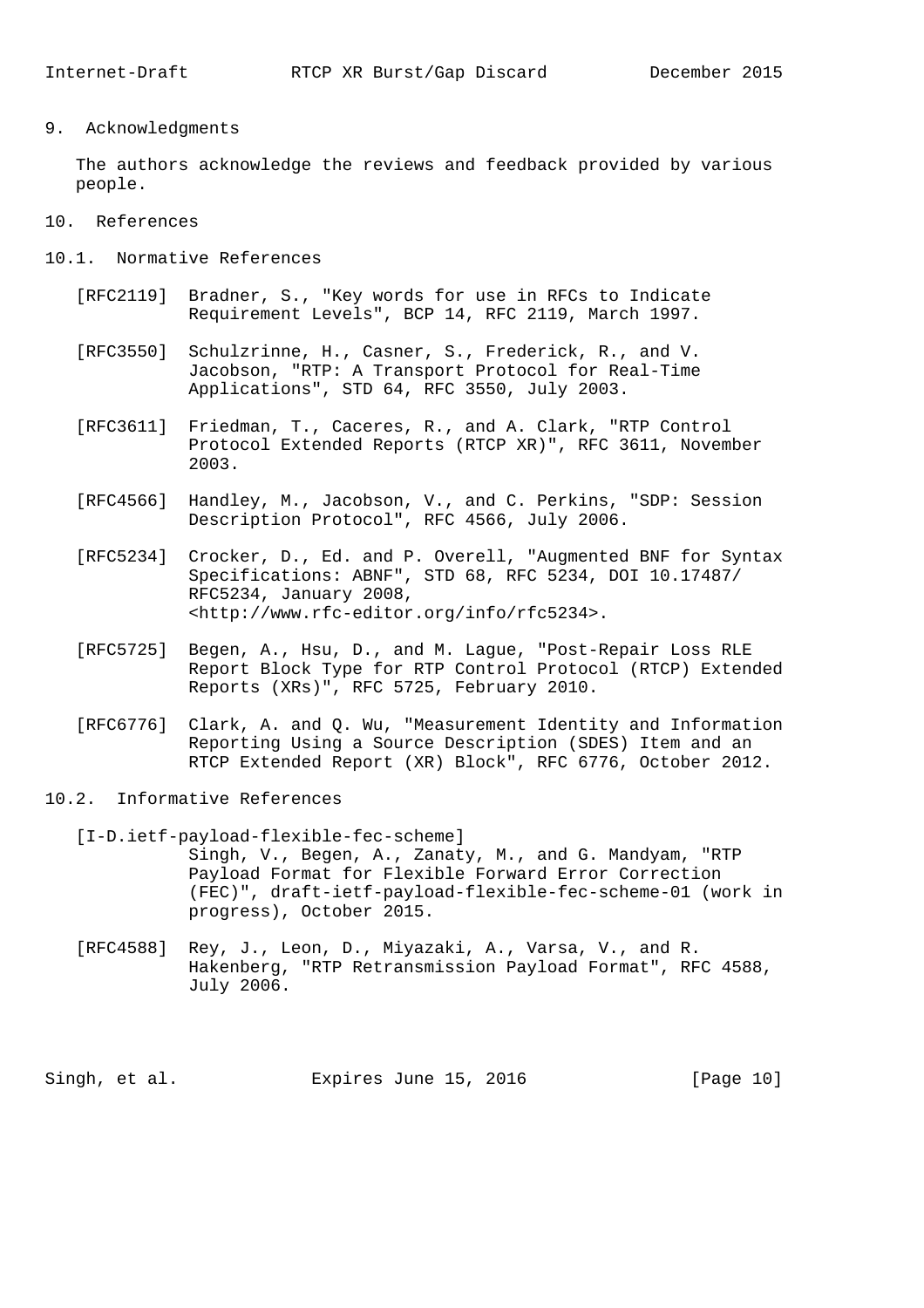- [RFC5481] Morton, A. and B. Claise, "Packet Delay Variation Applicability Statement", RFC 5481, DOI 10.17487/RFC5481, March 2009, <http://www.rfc-editor.org/info/rfc5481>.
- [RFC6390] Clark, A. and B. Claise, "Guidelines for Considering New Performance Metric Development", BCP 170, RFC 6390, October 2011.
- [RFC6709] Carpenter, B., Aboba, B., Ed., and S. Cheshire, "Design Considerations for Protocol Extensions", RFC 6709, DOI 10.17487/RFC6709, September 2012, <http://www.rfc-editor.org/info/rfc6709>.
- [RFC6792] Wu, Q., Ed., Hunt, G., and P. Arden, "Guidelines for Use of the RTP Monitoring Framework", RFC 6792, DOI 10.17487/ RFC6792, November 2012, <http://www.rfc-editor.org/info/rfc6792>.
- [RFC6958] Clark, A., Zhang, S., Zhao, J., and Q. Wu, "RTP Control Protocol (RTCP) Extended Report (XR) Block for Burst/Gap Loss Metric Reporting", RFC 6958, May 2013.
- [RFC7002] Clark, A., Zorn, G., and Q. Wu, "RTP Control Protocol (RTCP) Extended Report (XR) Block for Discard Count Metric Reporting", RFC 7002, September 2013.
- [RFC7003] Clark, A., Huang, R., and Q. Wu, "RTP Control Protocol (RTCP) Extended Report (XR) Block for Burst/Gap Discard Metric Reporting", RFC 7003, September 2013.

Singh, et al. **Expires June 15, 2016** [Page 11]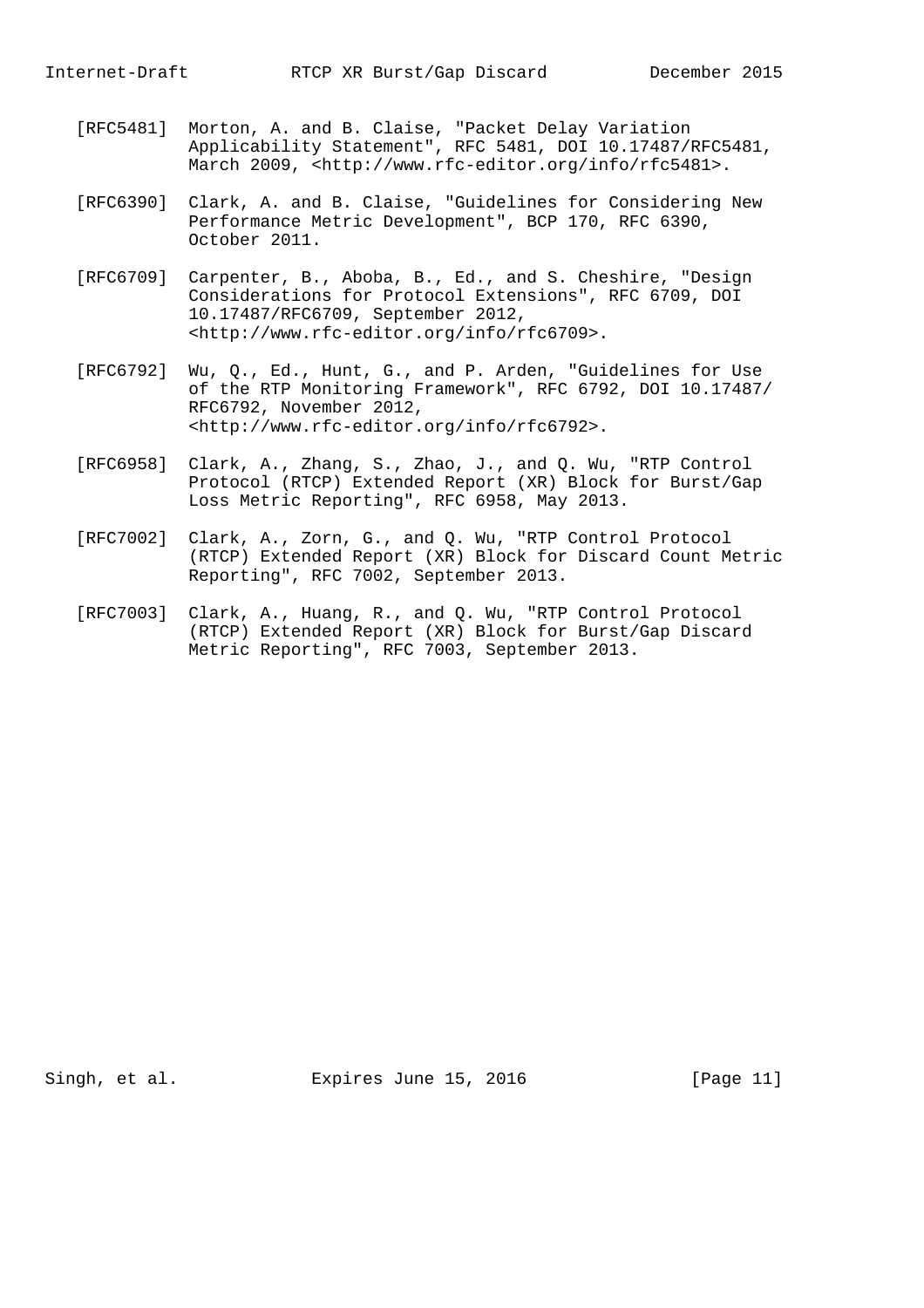Appendix A. Metrics Represented Using the Template from RFC 6390

- a. Threshold Metric
	- \* Defined in Appenix A.a of [RFC7003].
- b. Sum of burst durations (ms)
	- \* Metric Name: Sum of Burst Durations with Discarded RTP Packets.
	- \* Metric Description: The total duration of bursts of discarded RTP packets in the period of the report.
	- \* Method of Measurement or Calculation: See Section 3.1, Sum of Burst Durations definition.
	- \* Units of Measurement: See Section 3.1, Sum of Burst Durations definition.
	- \* Measurement Point(s) with Potential Measurement Domain: See Section 3, 1st paragraph.
	- \* Measurement Timing: See Section 3, 2nd paragraph for measurement timing and Section 3.1 for Interval Metric flag.
	- \* Use and Applications: See Section 1.4.
	- \* Reporting Model: See RFC 3611.
- c. Packets Discarded in Bursts Metric
	- \* Defined in Appenix A.b of [RFC7003].
- d. Number of bursts
	- \* Metric Name: Number of discard bursts in RTP.
	- \* Metric Description: The total number of bursts with discarded RTP packets in the period of the report.
	- \* Method of Measurement or Calculation: See Section 3.1, Number of discard bursts definition.
	- \* Units of Measurement: See Section 3.1 for the Number of bursts definition.

Singh, et al. Expires June 15, 2016 [Page 12]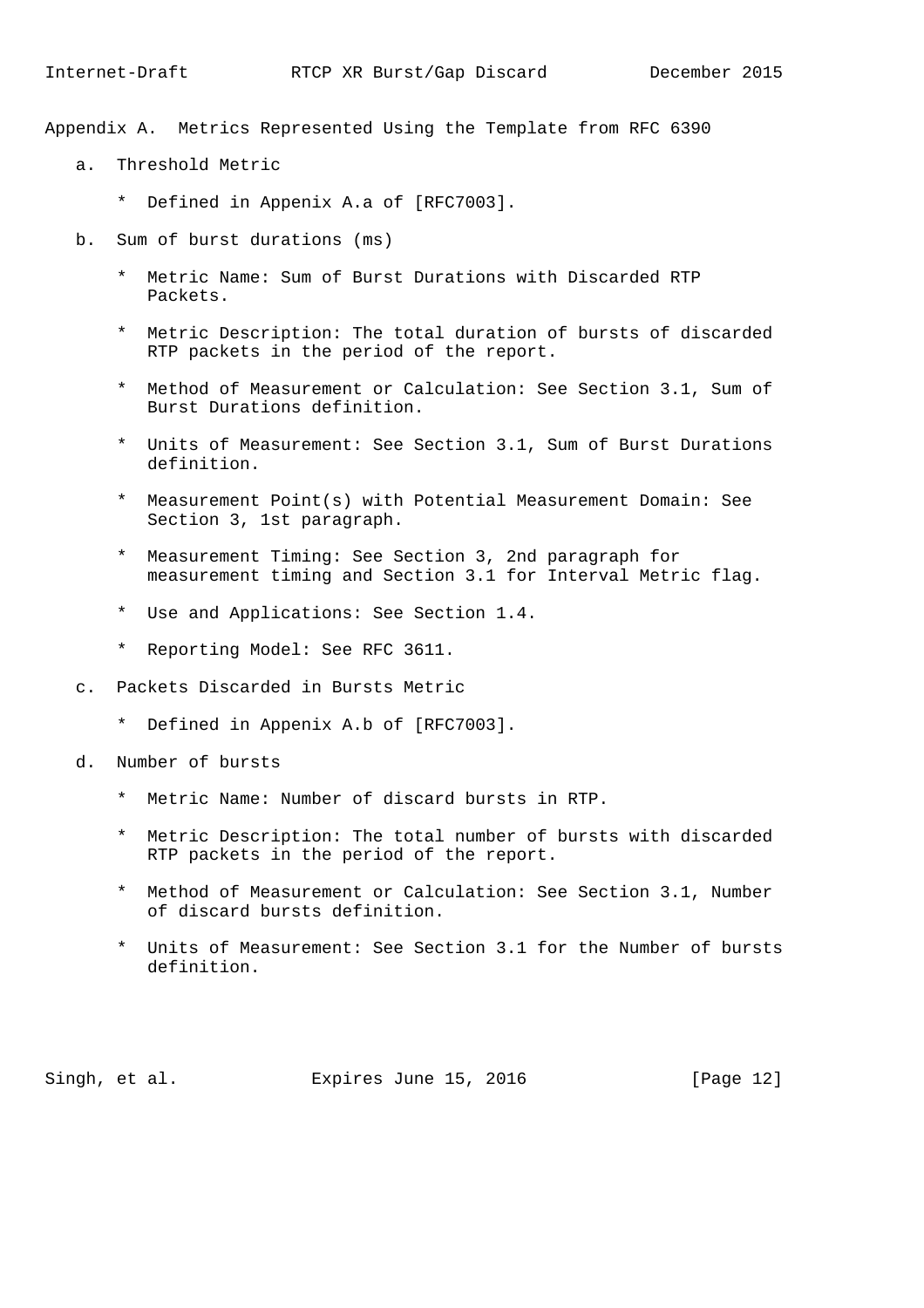- \* Measurement Point(s) with Potential Measurement Domain: See Section 3, 1st paragraph.
- \* Measurement Timing: See Section 3, 2nd paragraph for measurement timing and Section 3.1 for Interval Metric flag.
- \* Use and Applications: See Section 1.4.
- \* Reporting Model: See RFC 3611.
- e. Total Packets Expected in Bursts Metric
	- \* Defined in Appenix A.c of [RFC7003].
- f. Discard Count
	- \* Defined in Appenix A.a of [RFC7002].

Authors' Addresses

 Varun Singh Nemu Dialogue Systems Oy Runeberginkatu 4c A 4 Helsinki 00100 Finland

 EMail: varun@callstats.io URI: http://www.callstats.io/

 Colin Perkins University of Glasgow School of Computing Science Glasgow G12 8QQ United Kingdom

EMail: csp@csperkins.org

 Alan Clark Telchemy Incorporated 2905 Premiere Parkway, Suite 280 Duluth, GA 30097 **TISA** 

EMail: alan.d.clark@telchemy.com

Singh, et al. Expires June 15, 2016 [Page 13]